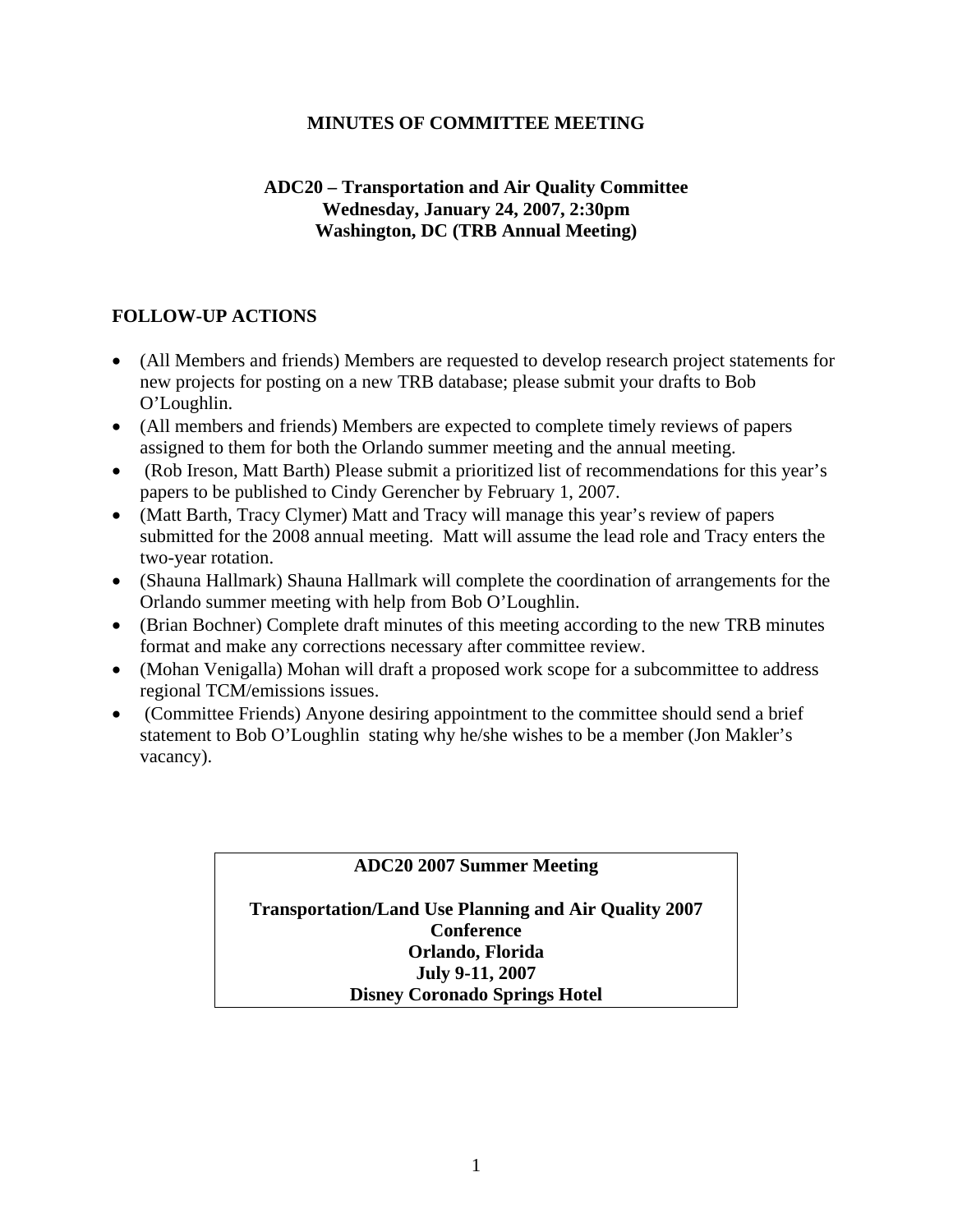#### **1. ATTENDANCE**

| Kyoungho Ahn           | Gordon Garry            | Jonathan Nadler      |
|------------------------|-------------------------|----------------------|
| Jeffrey Ang-Olson      | <b>Michael Grant</b>    | <b>Robin North</b>   |
| Song Bai               | Shauna Hallmark         | Bob O'Loughlin       |
| David Barnes           | Marianne Hatzopoulou    | Karen Perritt        |
| Matt Barth             | Paul Heishman           | <b>Joanne Potter</b> |
| Mustapha Beydoun       | Tom Higgins             | Yi Qi                |
| <b>Emily Biondi</b>    | Cecilia Ho              | Fengxiang Qiao       |
| Kevin Black            | Eric Jackson            | Lowell Rothschild    |
| <b>Brian Bochner</b>   | John Jaeckel            | Mike Savonis         |
| Kanok Boriboonsomsin   | Gary Jensen             | Arnie Sherwood       |
| Nino Brunello          | Schichen Jia            | Chris Simek          |
| Joon Byun              | <b>Robert Kafalenos</b> | Sarah Siwek          |
| Michael Claggett       | David Kall              | John Storey          |
| <b>Tracy Clymer</b>    | Brian Kim               | John Suhrbier        |
| Cora Cook              | Sue Kimbrough           | Quan Tat             |
| Robert D'Abadie        | Chris Klaus             | Mohan Venigalla      |
| Theodore Ehrlich       | John Koupal             | <b>Rick Warner</b>   |
| Doug Eisinger          | Michael Krimmer         | Mia Waters           |
| <b>Bill Elrick</b>     | <b>Mark Kross</b>       | Roger Wayson         |
| <b>Rocky Fernandez</b> | <b>Michael Lawrence</b> | Jim Wilson           |
| Mark Gaber             | Jane Lin                | Lei Yu               |
| Cynthia Gage           | Victoria Martinez       | Joe Zietsman         |
| Julia Gamas            | <b>Jesse Mayes</b>      | Mia Zmud             |
|                        |                         | John Zumerchik       |

*(Note: Minutes are in order of TRB specified minutes outline, not order of agenda)* 

#### **2. AGENDA** (Attached)

#### **3. GENERAL ITEMS FOR THE RECORD**

- a. Call to Order
- b. Introductions
- c. TRB Announcements (Kate Quinn, Christy Gerencher)
	- i. A Section conference will be held in 2010. We should identify any other committees outside the section that have related activities and interests.
	- ii. The 51 papers reviewed by ADC20 were the most of any technical committee. Christy congratulated our review leaders, Rob Ireson and Matt Barth and the reviews on a fine and timely job.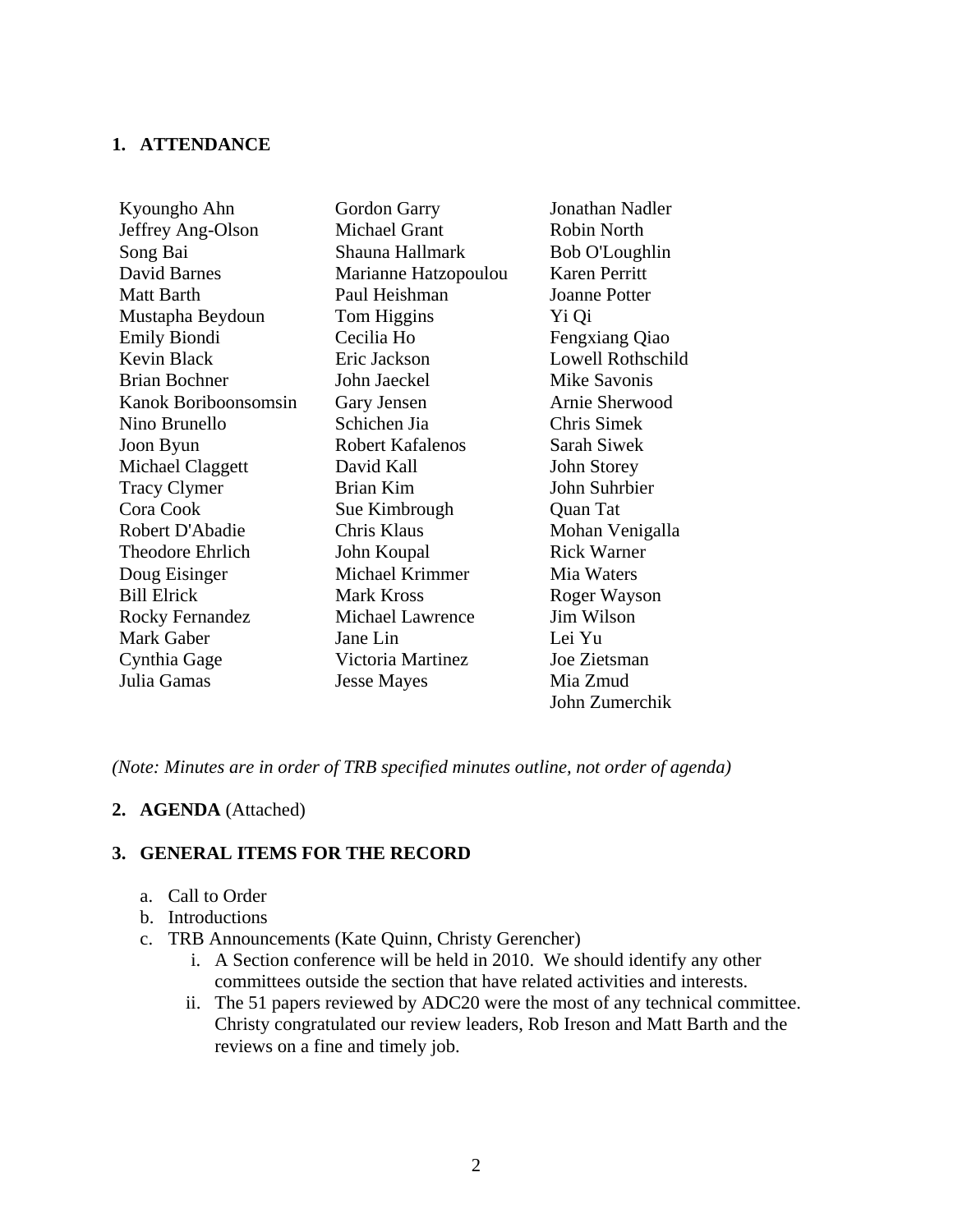- iii. Members are requested to develop research project statements for new projects for posting on a new TRB database that can be used for Masters and Ph.D. research projects, research that could be undertaken by funding agencies with available resources, and by state DOTs. Make projects specific and submit new statements as they are thought of. This database will be on the TRB website in the same place as "research in progress." These statements should be submitted through Bob O'Loughlin.
- iv. A prioritized list of papers recommended for publication is due to Christy by February 1. Up to  $\frac{1}{4}$  of the papers may be published.
- v. This year's TRB meeting drew over 11,000.
- vi. TRB's budget is lower in 2007 so the number of papers to be published will be less.
- vii. The performance of each committee is being evaluated. Underperforming committees may be merged or sunseted. Timely communication with members and TRB staff and other committees are key indictors of performance.
- viii. The theme for the 2008 annual meeting will be "Partnerships For Progress In Transportation."
- d. Committee announcements
	- i. ADC20 has a membership slot open as a result of Jon Makler's resignation. Anyone desiring appointment to the committee should send a brief statement to Bob O'Loughlin stating why he/she wishes to be a member.
	- ii. The Sunday workshop on Project level analysis and organized under Shauna Hallmark's leadership was attended by about 40 people and went very well. Presentations will be posted on the committee's project level analysis webpage.
	- iii. Presentation sessions sponsored by ADC20 were on (1) impacts of climate change on transportation (standing room only crowd) and (2) diesel emission reductions (about 50-60 attendees). Julia Gamas, John Suhrbier and Karen Perritt were organizers and moderators.
- e. Other announcements
	- i. Mike Savonis briefly described the FHWA Exploratory Environmental Research program. Funding will be about \$11M. FHWA is seeking research results that have promise of major steps forward, not small increments of progress. FHWA has just issued its broad agency announcement (BAA). FHWA also has a small amount of money available for outreach to solicit desired research separate from its STEP program.

# **4. COMMITTEE PROGRAM**

a. Robin North made a very brief presentation on the MESSAGE project (UK) which uses a combination of fixed mobile air quality sensors to directly measure air quality in many locations. Cell Phones, WIFI, and short range wireless (e.g., Bluetooth) are being tested as a way to transmit data from the mobile sensors. This UK project is looking to link to US experience and research. For more information, contact Robin North at [robin.north@imperial.ac.uk](mailto:robin.north@imperial.ac.uk) . A project website is also available at [www.message](http://www.message-project.org/)[project.org](http://www.message-project.org/) although it will be another month or two before construction is completed on the site.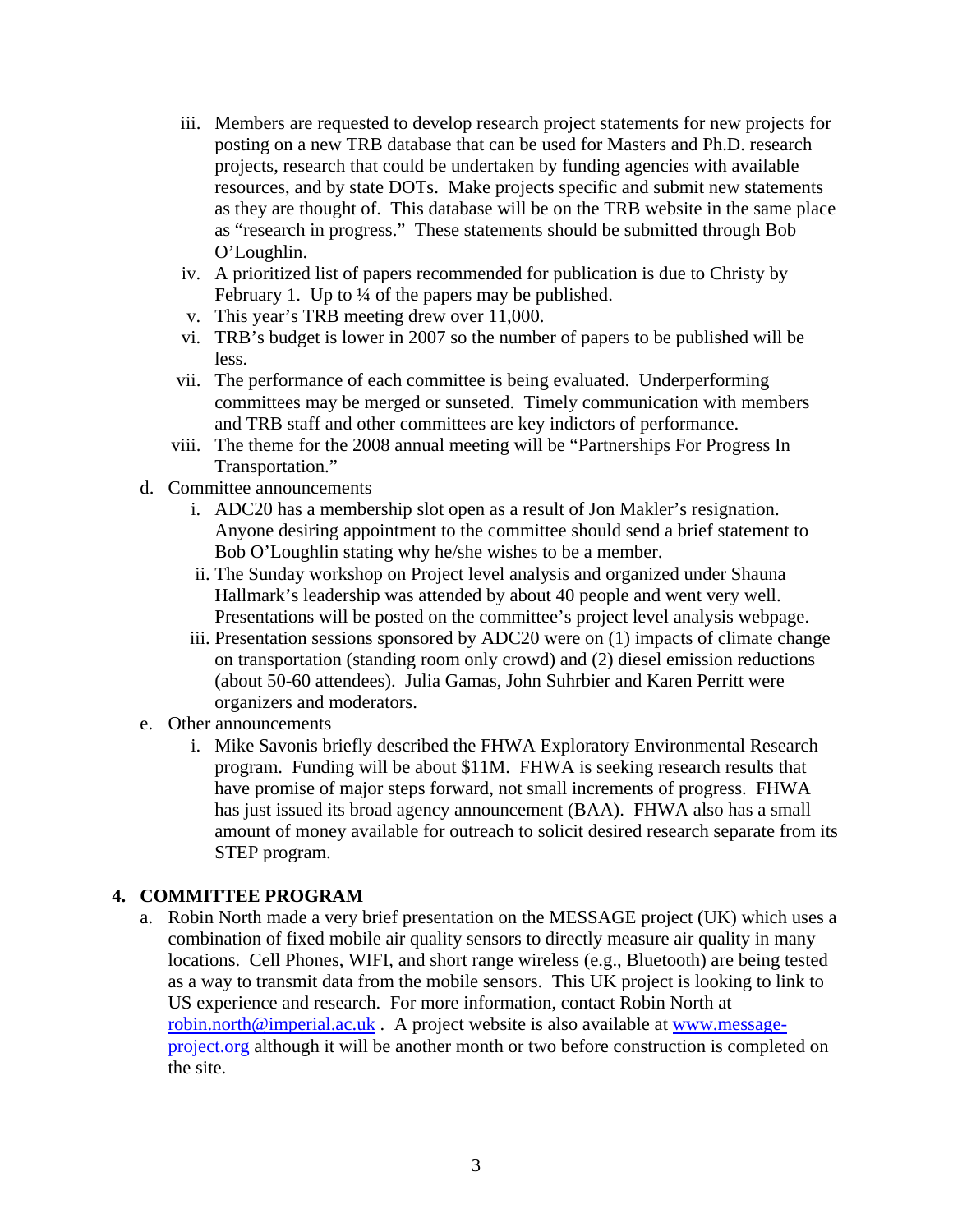b. John Koupal gave an update on EPA's forthcoming MOVES model. MOVES2004 was the initial version. The complete version has been targeted for late 2007. It now has activity elements but does not have many of the emissions components although placeholders are in place. In February 2007 the MOVES software will be available for review, but emissions rates will come later when available (no date projected). The software is being made available for demonstration so users can learn how it works. CO is said to be about complete; others have placeholder emissions content. Hence, MOVES will not soon be ready for production (John said emissions rates components are still at least a year away). John also said that EPA has not yet decided how long a review period will be given for the tentative complete MOVES model before it is finalized and becomes required. Training will be provided at the May 2007 EPA air quality conference.

Ted Ehrlich suggested that EPA consider input and output requirements for travel forecast models and post processing needed for use in conformity analyses. He said that MOVES inputs and outputs will not be compatible with existing models and post processors. He suggested that EPA make MOVES compatible with existing transportation models and post processing needs. John responded that EPA could not know the requirements of all such models and post processors.

# **5. COMMITTEE BUSINESS**

- 1. Approval of Meeting Minutes of January, 2006. Minutes were approved with no changes.
- 2. Officers Reports of Note. Treasurer Cecilia Ho reported that ADC20 has a balance of \$1,366.55. All receivables and bills are current.
- 3. Report on the Sunday Workshop and Sessions. See committee announcements above.)
- 4. Paper Review Process. Matt Barth reported that 51 papers were received. A total of 26 were presented in some format (podium, poster, workshop). Up to 12-13 will be selected to be recommended for publication. In keeping with recent practice, Rob Ireson will rotate off the paper review management team, Matt Barth with take the lead, and Tracy Clymer volunteered to join Matt as the second member for 2007.
- 5. Subcommittee Reports.
	- a. Project Level Analysis Subcommittee. Shauna Hallmark reported that most of the subcommittee's efforts had been directed toward the workshop just presented.
	- b. TCM Subcommittee. Mohan Venigalla reported that the subcommittee feels that interest in further work on TCMs at the TRB level is limited but there is still a need. He suggested two possible subcommittees to replace the one existing subcommittee: regional TCMs and project level emissions reduction measures. Shauna's subcommittee would cover the latter one. Both subcommittees could cover applicable modeling. Mohan will draft subcommittee scope(s) for review.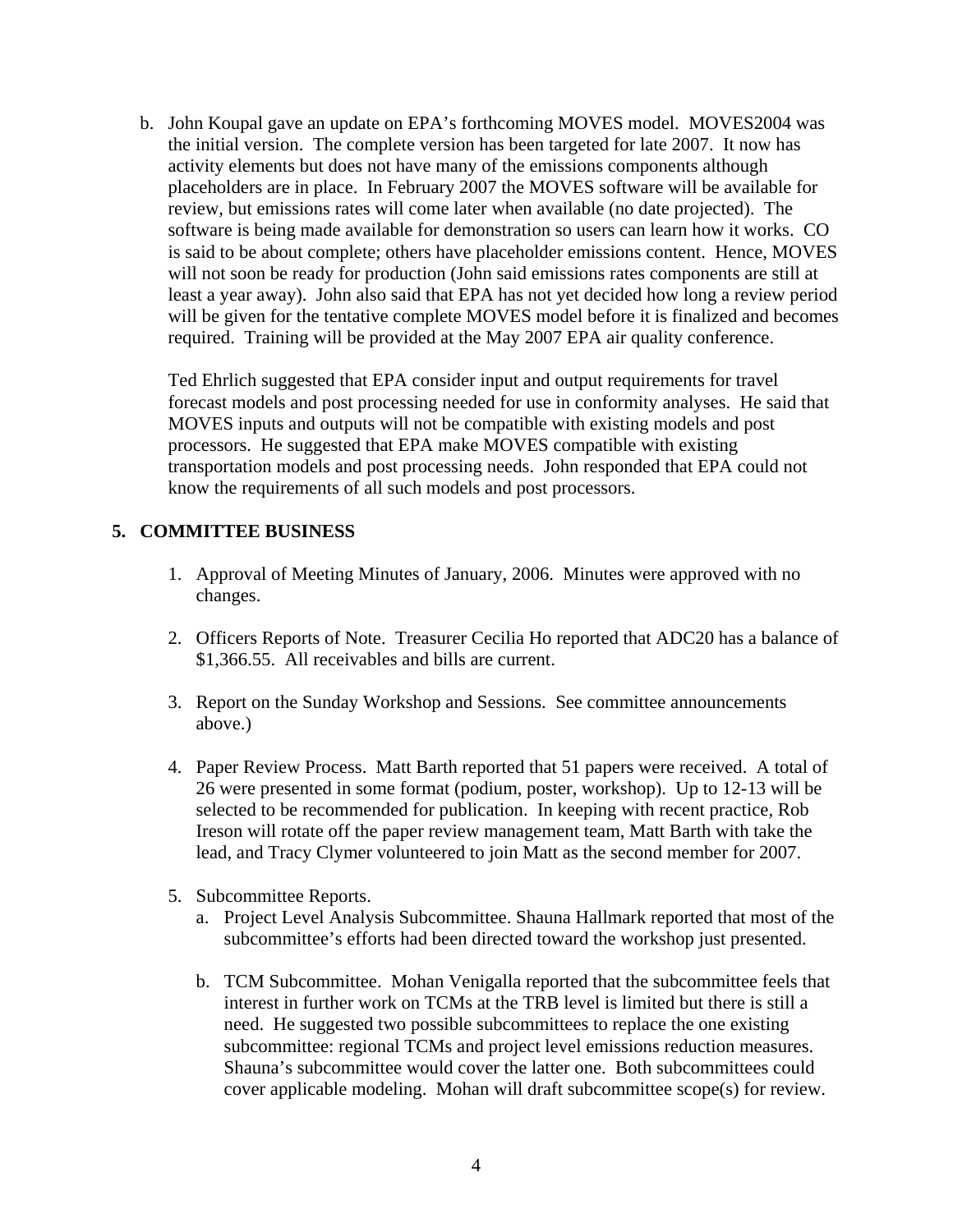- 6. 2007 Summer Meeting- Transportation/Land Use Planning and Air Quality 2007 Conference in Orlando, FL, July 9-11, 2007. This conference will be held at the Disney Coronado Springs Hotel (good hotel for a family vacation). Shauna is coordinating the program. There will be air quality, land use and Transportation Planning tracks. Two days will have paper sessions and one day will consist of workshops. Reviewers will be needed. Over 70 abstracts were received by the deadline. There will be conference proceedings. Members are requested to volunteer to Bob O'Loughlin to participate in the review. The committee's business meeting will be at lunch on July 11. Current estimates are that the registration fee will be about \$250; this cost has been reduced due to sponsorships by FHWA.
- 7. Liaison Reports

Liaison reports were given on the following TRB committees:

- a. Transportation Demand Management (Brian Bochner) This committee is seeking other committees interested in TDM subjects and which may wish to partner in meeting sessions or other activities. They are looking at pricing. The committee reported that most funded TDM research is now being done in Florida and Europe.
- b. Energy and Alternative Fuels (Cynthia Gage) These two committees have been merged by TRB as a result of this year's reviews. Cynthia reported that by 2020 marine emissions will be the largest source of NOx and SOx.
- c. Urban Transportation Data and Information Systems (Chris Klaus) The committee discussed the "unfunded mandates" of SAFETEA-LU, reviewed some data summaries, and discussed the upcoming HPMS review and implications on modeling. There was a presentation on use of cell phones as probes.
- d. AWMA (Shauna Hallmark) Shauna reported that last year's AWMA conference was the first held in New Orleans after the hurricane. The conference content was good, but AWMA is seeking higher quality papers in the air quality area for its next conference in Pittsburgh this year.
- e. Marine and Ports Environmental Task Force (now a committee) (John Koupal) The task force has now been made a committee and is interested in air emissions. It is also seeking joint sponsorships for sessions and activities.
- f. International Transportation Issues (Robin North) This committee is interested in transportation in developing countries and air quality issues.
- g. Planning for Small and Medium Size Communities (Mohan Venigalla) This committee held its biennial conference last year. It has a subcommittee on air quality that focuses on conformity and data/modeling, freight and heavy duty diesel emissions, and interagency coordination for smaller areas. The committee members expressed concerns about the small area abilities to meet the new requirements for ozone and PM2.5.
- h. Environmental Impacts of Aviation (Roger Wayson) This committee discussed research by NASA et al on the Apex program. A method for estimating aircraft emissions has recently been accepted by the responsible international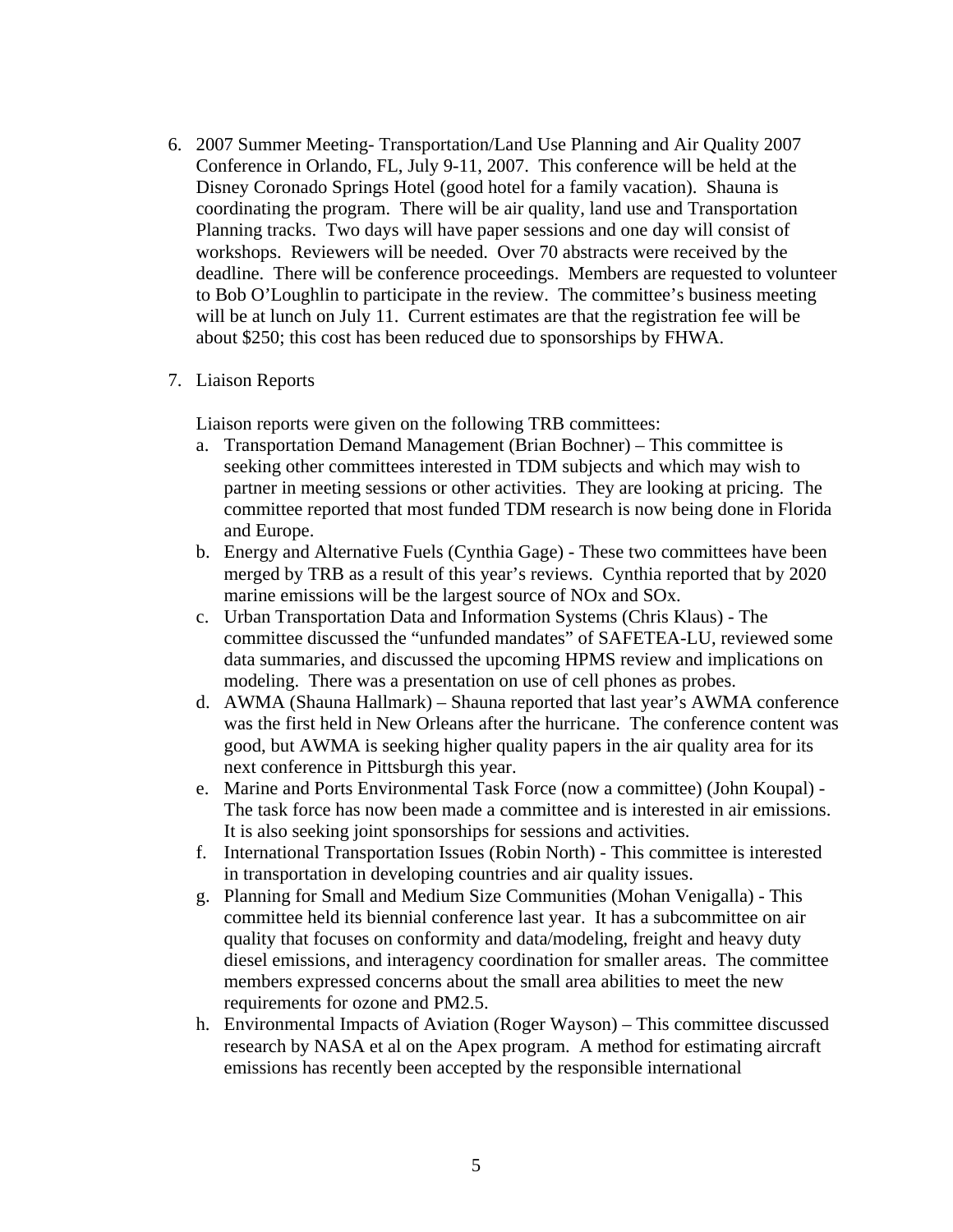organization. There is a new airport emissions estimation model, EDMS. Fifteen major air toxics have been designated for airports.

- i. Highway Capacity Manual Committee (Joon Byun) The reliability subcommittee is looking into speed variation issues and findings may be included in a future update of the *Highway Capacity Manual*.
- 8. Roundtable- other committee business, interesting projects, etc. Covered within above categories.

# **6. OTHER BUSINESS**

None

Distribution of Minutes:

- a. committee members
- b. Section Chair Kate Quinn
- c. TRB Staff Representative Christy Gerencher